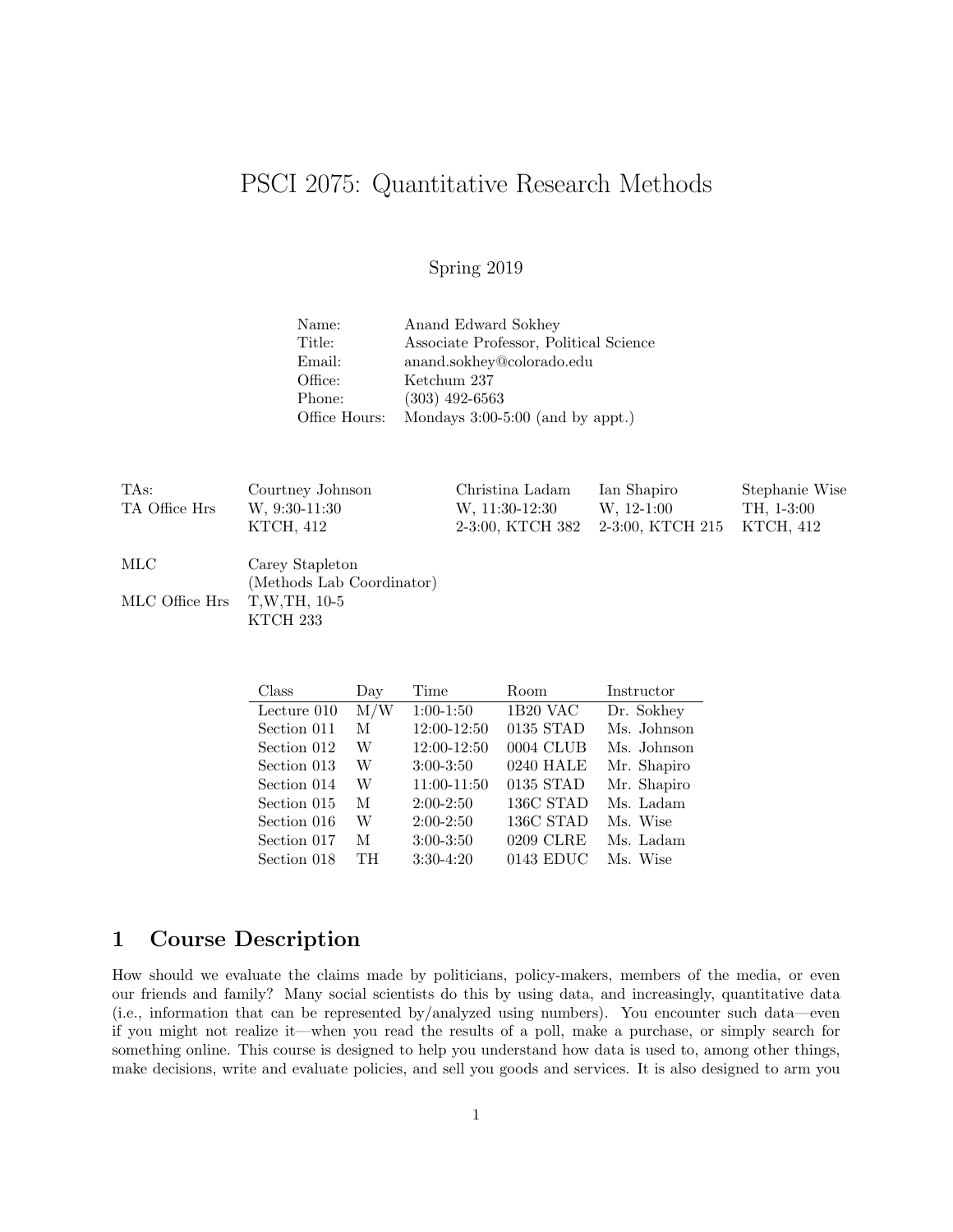with the skills and confidence needed to produce your own quantitative analyses (thereby making you more valuable to potential employers).<sup>[1](#page-1-0)</sup>

Learning quantitative methods skills is not easy—it takes practice, persistence, and patience. To help make this a smoother process, this course will follow a "learning-by-doing-" format, meaning that much of our time will be spent working through exercises and material in small groups (both in the large class, and in recitations). In general, most weeks will involve one day of lecture by me on ideas and concepts, and one day of "flipped class," where you work on exercises in small groups using the R statistical environment. The format of recitation sessions will also vary, with some weeks involving review/the covering of material in a more traditional manner, and some weeks being "flipped" for group work. In addition to consulting the TAs and me, you should take advantage of the Methods Lab Coordinator (MLC)—Carey Stapleton—for help with R and other computing problems.

My objectives for this course are to help you:

- 1. Become an informed consumer of data
- 2. Become a producer of quantitative analyses
- 3. Gain familiarity with the R statistical environment
- 4. apply course knowledge/skills as thoughtful (and potentially active) members of our democratic society.

Please note: This is a rigorous course, and includes a number of readings and exercises that are advanced/difficult. Students should expect to spend roughly 8-12 hours per week on reading assignments (in addition to attendance in lecture and recitation). Readings (and webcasts, etc.) are to be completed ahead of the class meeting for which they are assigned.

Also, over the semester as we go through examples, we may tackle subjects that evoke passion and controversy. You may disagree with others, and you may feel uncomfortable when you are confronted with certain information, opinions, or arguments. Working through and respecting differences is an important part of both higher education and democratic process — please try to be respectful of others and civil in tone when you ask questions or make comments.

# 2 Course Requirements and Evaluation

#### 2.1 Prerequisites

There are no prerequisites for this course. You will need a laptop that can run the R statistical environment, and you will need to bring your laptop to the main class and your recitation section.<sup>[2](#page-1-1)</sup> We will learn and use the R statistical environment in this class, but it is not expected that you have prior experience with this application.

#### 2.2 Required Texts

Please purchase the following from the merchant of your choice:

1. Pollock, Philip. 2016. The Essentials of Political Analysis, 5th edition. Sage. ISBN 978-1-5063-0583-7 (EPA)

<span id="page-1-0"></span> $1\text{My}$  thanks to David Brown and Andy Philips for sharing their syllabi and course materials — their approaches inform this course.

<span id="page-1-1"></span><sup>2</sup> If you do not have a laptop/a laptop that can run R, you may use computer labs on campus. Note: there are also options for renting laptops from the university.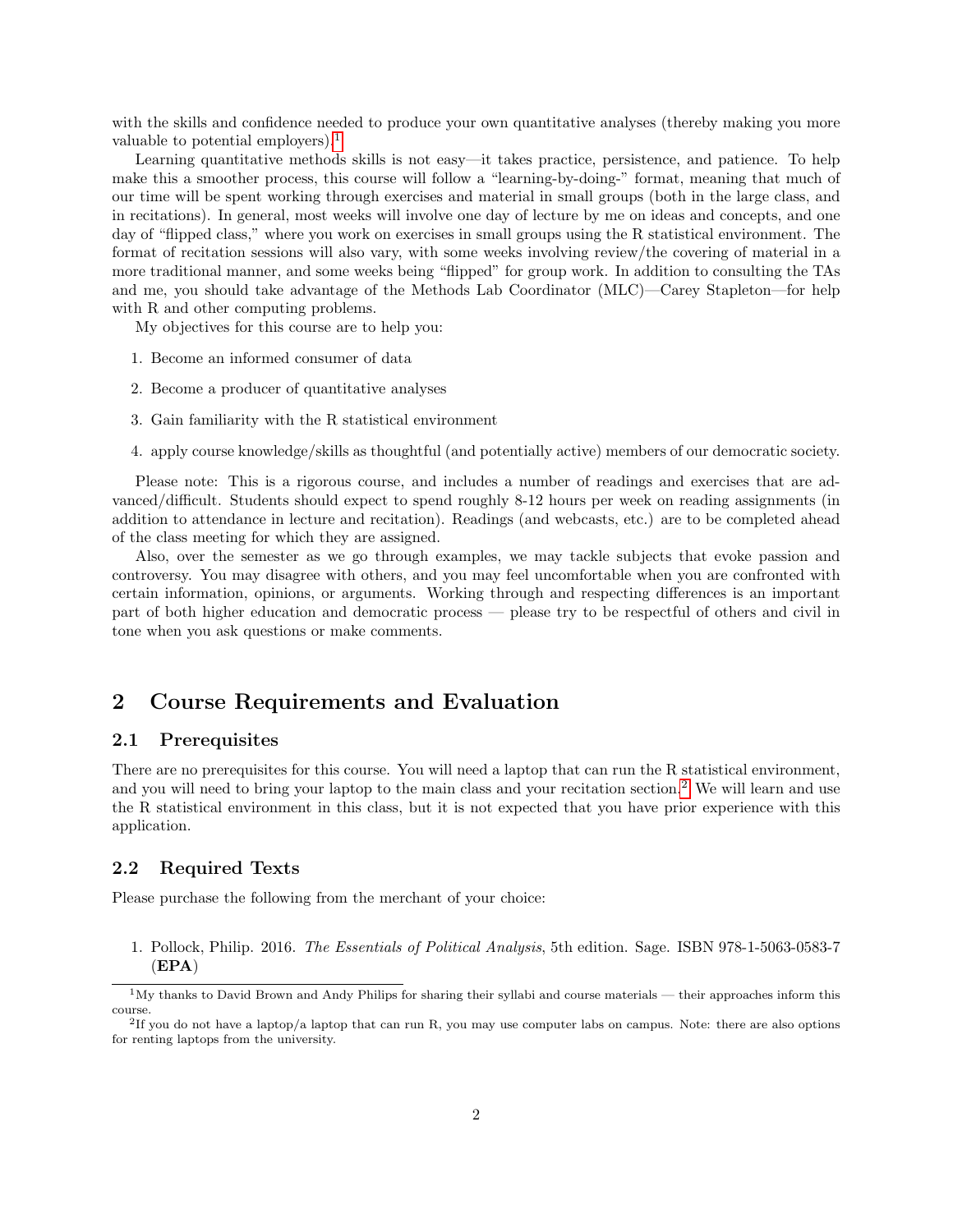2. Pollock, Philip and Barry C. Edwards. 2018. An R Companion to Political Analysis, 2nd edition. Sage. ISBN: 978-1-5063-6884-9 (RC)

Announcements, course materials, and submission of assignments will take place through the course website on Canvas. Note: I reserve the right to make changes to the syllabus — material may be added, dropped, and re-arranged based on the pace and performance of the class. Please familiarize yourself with Canvas, and check it regularly for updates. The TAs and I will also communicate with the class via email, and students are expected to check their CU email on a daily basis.

### 3 Grading and Grade Components

The system used to assign final course grades will be:

- $A: 94-100$
- A-: 90-93
- B+: 87-89
- B : 84-86
- B-: 80-83
- $C+: 77-79$
- $C: 74-76$
- C-: 70-73
- $D: 60-69$
- $\bullet\,$  F : 59 and below

Final grades will be calculated based upon the following,<sup>[3](#page-2-0)</sup> and you must complete *all portions* of the course to receive a passing grade:

1. Exams (Individual Assignments): "Midterm"  $(20\%) +$  "Final"  $(25\%)$ : 45%

There will be two longer individual assignments in the form of a midterm and a final exam. Each of these will be focused on the course material/skills covered in assigned readings, group exercises, lectures and recitation sections. Because the material in this course builds on itself, you should consider the final exam to be cumulative in nature. For both the midterm and the final, your work should be your own, and you will have a 24 hour window in which to complete the exam and submit it via a dropbox on Canvas. Make-up exams will only be administered for legitimate excuses (illness, serious personal emergency, etc.)—these are granted at my discretion, and always require documentation. The registrar's office has scheduled our class' final exam for Monday, May 6th; the final exam will be administered during that 24 hour period (please plan accordingly).

2. Group Assignments: 6 group assignments at 5% each: 30%

In the first week of class you will be assigned a small group (from fellow students in your recitation). You will work with this small group over the semester on a series of six assignments. Group assignments will be due roughly every 2 weeks (and are to be submitted via *Canvas*) by 11:59 pm on the Friday of the week in which they are due.<sup>[4](#page-2-1)</sup> Late group assignments will not be accepted.

3. Recitation Grade:  $5\%$  Participation  $+10\%$  Attendance  $+10\%$  Quizzes and Exercises: 25%

<span id="page-2-0"></span><sup>&</sup>lt;sup>3</sup>Extra credit opportunities may arise throughout the semester — stay tuned.

<span id="page-2-1"></span><sup>4</sup>The exception to this is the final group assignment, which will be due by 11:59 pm on the last day of regular classes.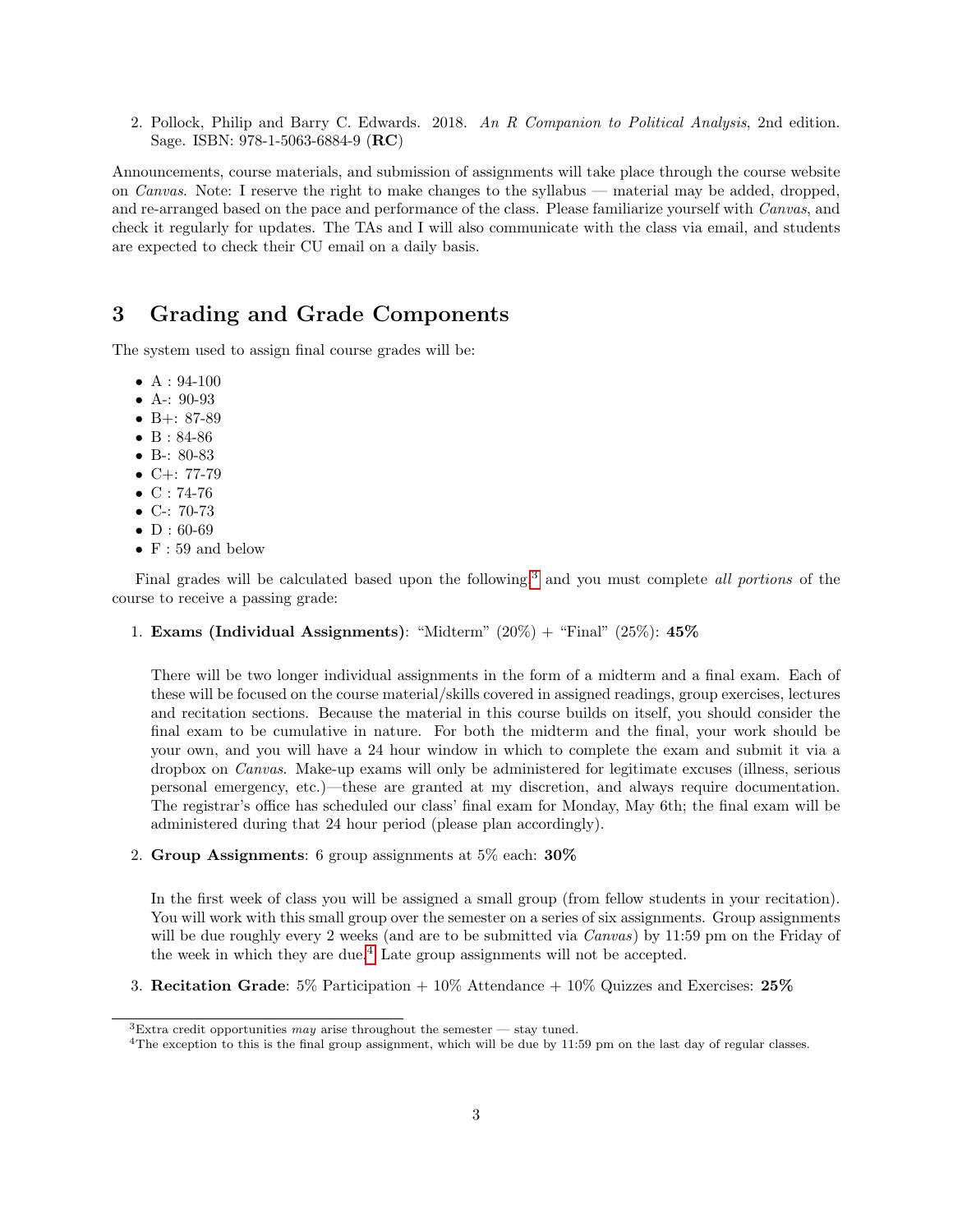One-third of your class time will be spent in a weekly recitation section. Recitations will reinforce the material/skills covered in the main class, and cover additional/complementary material (especially Rrelated items). Some recitation sessions will be devoted to additional group work/exercises, and some will take the form of more traditional class time (for review/lecture on material). Because recitations are designed to cover material (that will not be covered in the main class) and to provide additional time for small group work, it is essential that you regularly attend (and actively engage) these sessions. Accordingly, participation in your recitation counts for 5% of your final course grade; this will be tracked and assigned by your TA (full points require consistency and effort).

Attendance in recitation counts towards  $10\%$  of your final course grade. You are allowed three unexcused recitation absences for any reason, but each additional unexcused absence beyond this will result in the loss of 1% of your final course grade, up to the 10%. Note: Because you may miss three weeks of recitation for any reason, additional absences will only be excused under exceptional circumstances (serious family emergency, hospitalization, etc.). If you have a cold, have a conflict, etc., use one of your granted absences.

The final portion of your recitation grade will come from quizzes and exercises that will take place in your section (10% of your final course grade). There will be 5 quizzes/exercises over the course of the semester (each worth 2%);these may address the material/skills covered up to and including that week's material, and should be viewed as a measure of your grasp of the course. There will be no make-ups for missed quizzes. All judgments about legitimate excuses and any exceptions to this policy are made at the discretion of the recitation instructor.

Note: There will often be more discussion/open dialogue in recitation sections than we can (reasonably) have in the large class. Accordingly, I ask you to please treat your instructor and colleagues with respect when asking questions, making comments, and otherwise participating in class activities.

### 4 Course Policies

#### 4.1 The Classroom Environment

Please be respectful of others (and your instructors) when attending the main class and recitations — try to avoid late arrivals, early departures, ringing cell phones, and conversation not related to the course. Moreover, while using laptops will be an essential part of this class, I ask that you put phones away and minimize distractions on your computer (excessive web browsing, games, etc.). If you are texting or causing a distraction, you may be asked to leave class.

#### 4.2 Contacting Me or the Teaching Assistants

I/we are excited to be working with you this spring. If you have questions, please send an email to me or the teaching assistants and we will reply as soon as possible (usually within 24 hours; if you do not hear back in 48 hrs., please email again). If your question requires a lengthy explanation/discussion, please come to office hours or make an appointment. Whenever you contact us, it is important to be professional, meaning that written communication must adhere to the following (if an email or note does not meet these criteria, you may not receive a response):

- 1. Please address me or the teaching assistants respectfully.
- 2. Please clearly identify yourself and your section.
- 3. Please use capital letters, periods, and appropriate grammar.
- 4. Please include information that helps us to respond to your question (i.e., take the time to explain your question, give sufficient detail, etc.)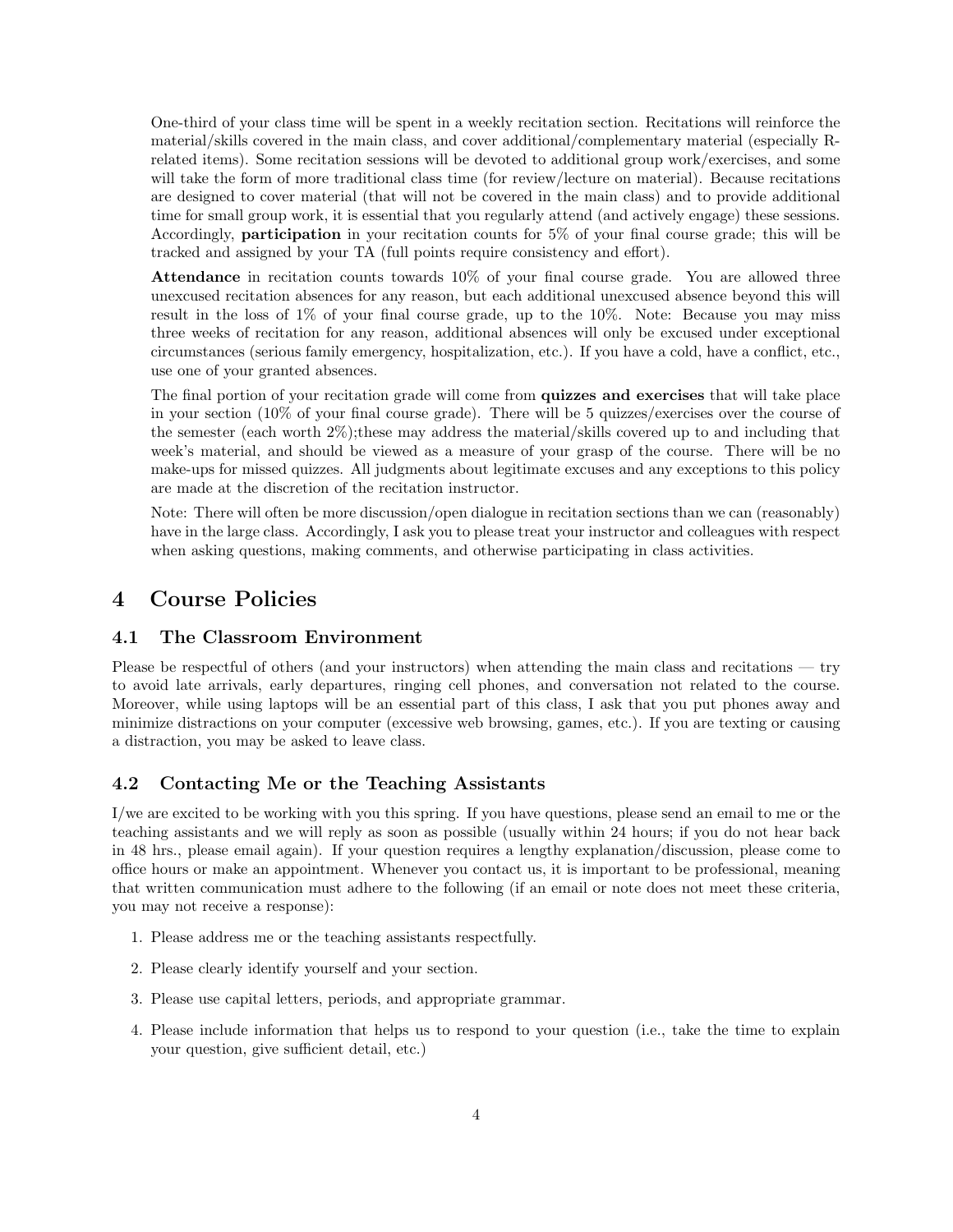#### 4.3 Grading Policies and Standards

We will return graded material as promptly as possible. While we try to be very careful in grading, we are aware that we sometimes make mistakes. If you receive an exercise or exam back and believe that a mistake has been made, we will be happy to check—and perhaps re-grade—your assignment. Please hold on to your exam (assignment) for at least 24 hours after it has been returned before you ask for a re-grade. Any re-grade request must be made in writing (this consists of a single paragraph explaining why the original grade is inappropriate), and must be submitted within one week from the time the assignment was returned to you (after one week has passed, we will not re-grade any exams or papers). Under most circumstances, we will re-grade the entire exercise or exam — note that this means that your grade may go up, go down, or remain the same.

#### 4.4 Special Accommodations/Disability

I am more than happy to make special arrangements for students with documented disabilities that have been documented through Disability Services (colorado.edu/disabilityservices). If you qualify for accommodations because of a disability, please submit your accommodation letter from Disability Services in a timely manner (for exam accommodations provide your letter at least one week prior to the exam) so that your needs can be addressed. Disability Services determines accommodations based on documented disabilities in the academic environment. Contact Disability Services at 303-492-8671 or by e-mail at dsinfo@colorado.edu for further assistance. If you have a temporary medical condition or injury, see Temporary Injuries guidelines under the Quick Links/Students Tab at the Disability Services website and discuss your needs with me.

Campus policy regarding religious observances requires that faculty make every effort to deal reasonably and fairly with all students who, because of religious obligations, have conflicts with scheduled exams, assignments or required attendance. Please see full details at: http://www.colorado.edu/policies/observancereligious-holidays-and-absences-classes-andor-exams. Please notify me about potential conflicts at least 2 weeks in advance of exams/due-dates.

#### 4.5 Discrimination and Harassment

The University of Colorado at Boulder policy on Discrimination and Harassment (http://www.colorado.edu/policies/discrimination-and-harassment-policy-and-procedures), the University of Colorado policy on Sexual Harassment, and the University of Colorado policy on Amorous Relationships applies to all students, staff and faculty. Any student, staff or faculty member who believes s/he has been the subject of discrimination or harassment based upon race, color, national origin, sex, age, disability, religion, sexual orientation, or veteran status should contact the Office of Discrimination and Harassment (ODH) at 303-492-2127 or the Office of Judicial Affairs at 303-492-5550. Information about the ODH and the campus resources available to assist individuals regarding discrimination or harassment can be obtained at http://hr.colorado.edu/dh/Pages/default.aspx.

#### 4.6 Academic Honesty

All students of the University of Colorado at Boulder are responsible for knowing and adhering to the Honor Code. Violations of this policy may include: cheating, plagiarism, aid of academic dishonesty, fabrication, lying, bribery, threatening behavior, unauthorized access to academic materials, clicker fraud, submitting the same or similar work in more than one course without permission from all course instructors involved, and aiding academic dishonesty. All incidents of academic misconduct shall be reported to the Honor Code Council (honor@colorado.edu; 303-735-2273). Students who are found to be in violation of the academic integrity policy will be subject to both academic sanctions from the faculty member and non-academic sanctions from the Honor Code. Additional information regarding the Honor Code policy can be found online and at the Honor Code Office. If you violate the honor code, you will receive a "zero" on the assignment/portion of the course grade in question.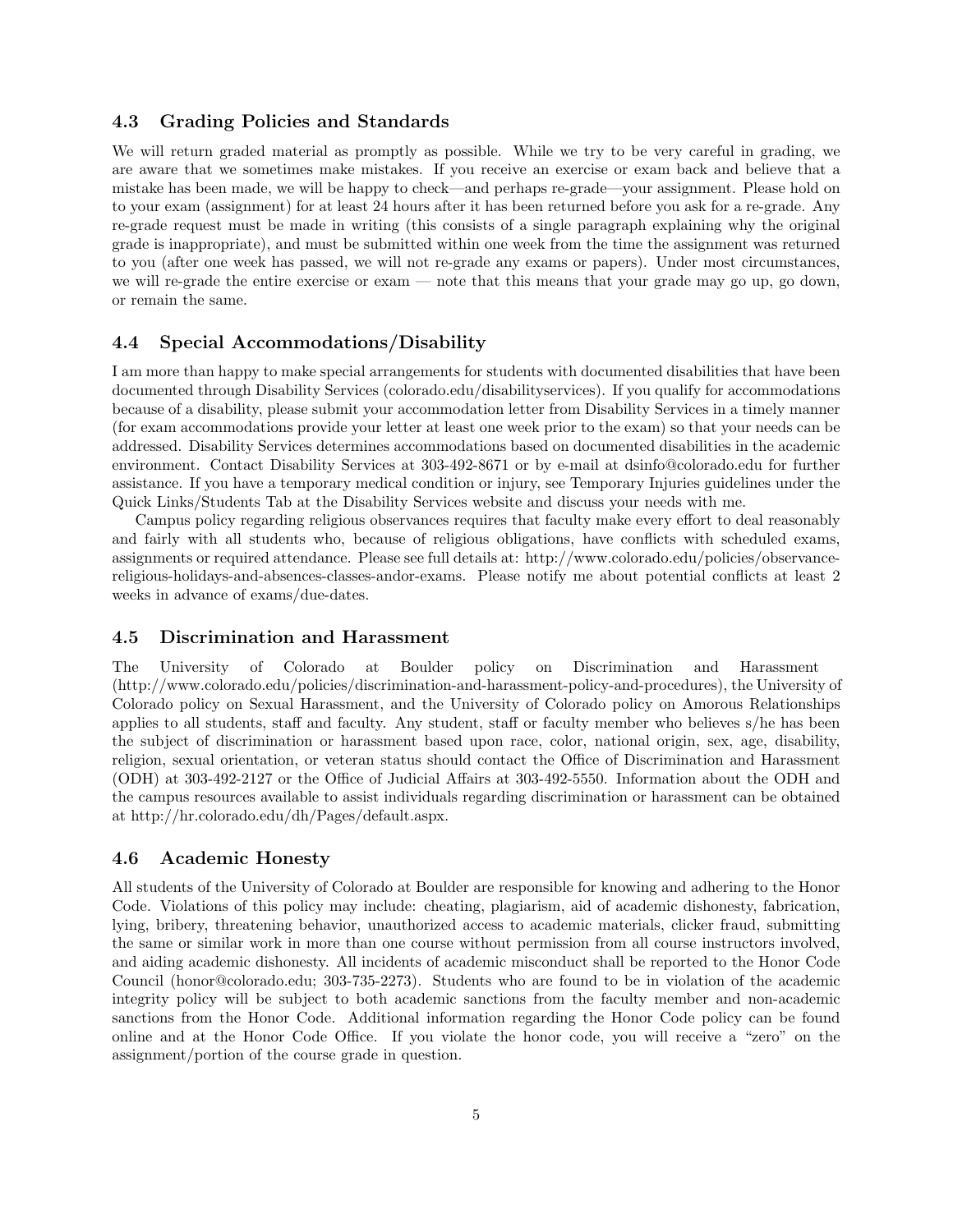#### 4.7 Professional Courtesy and Learning Environment

Students and faculty each have responsibility for maintaining an appropriate learning environment. Those who fail to adhere to such behavioral standards may be subject to discipline. Professional courtesy and sensitivity are especially important with respect to individuals and topics dealing with differences of race, color, national origin, sex, pregnancy, age, disability, creed, religion, sexual orientation, gender identity, gender expression, veteran status, political affiliation or political philosophy. Class rosters are provided to the instructor with the student's legal name. I will gladly honor your request to address you by an alternate name or gender pronoun. Please advise me of this preference early in the semester so that I may make appropriate changes to my records. For more information, see the policies on classroom behavior and the student code.

## 5 (Provisional) Course Schedule

#### 5.1 Part 1

#### Learning Objectives

- Gain familiarity with with the R statistical environment.
- Think about concepts, and how we move from concepts to measures.
- Practice with descriptive statistics, basic data manipulation and basic data visualization.
- Generate and Test Hypotheses.
- Design research to make inferences.

#### Topics and Reading Assignments

Week 1: 1/14-1/18. Introductions; Introduction to R M 1/14: Introduction to the class, syllabus. W 1/16: Introduction, Ch. 1 of *Essentials of Political Analysis (EPA hereafter)* Recitation: Class Intro.; Installing/exploring R; Ch.1 R Companion (RC hereafter)

- Week 2: 1/21-1/25 Descriptive Statistics M 1/21: No Class (MLK) W 1/23: Ch.2, EPA Recitation: Ch.2, RC
- Week 3: 1/28-2/1. Descriptive Statistics (continued) M 1/28: Transforming Variables; Ch.3, RC W 1/30: Group Work in Class Recitation: Review of material/group work time First Group Assignment Due 2/1, 11:59 pm
- Week 4: 2/4-2/8. Hypotheses and Comparisons M 2/4: Hypotheses; Ch. 3, EPA W 2/8: Group Work in Class Recitation: Ch. 4, RC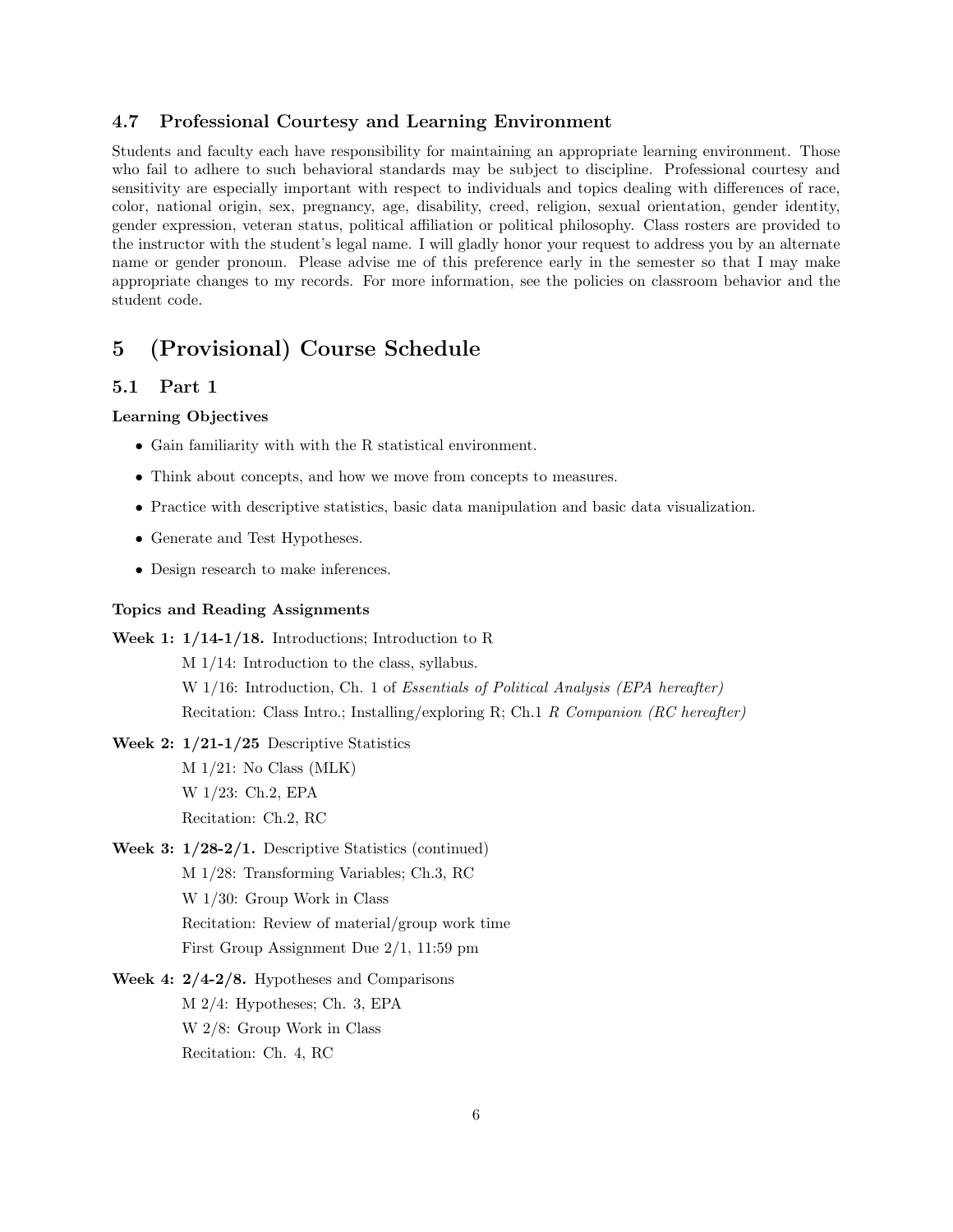Week 5: 2/11-2/15. Research Design M 2/11: Controls and Confounds, Ch.4, EPA W 2/13: Group Work in Class; Ch. 5, EPA Recitation: Ch.5, RC Second Group Assignment Due 2/15, 11:59 pm

- Week 6: 2/18-2/22. Statistical Inference M 2/18: Populations and Sample Statistics, Ch.6, EPA W 2/20: Group Work in Class (reinforcing ideas) Recitation: Review of material on inference
- Week 7:  $2/25-3/1$ . Tests of Significance M 2/25: The Logic of Testing; 1st half of Ch.7, EPA (pgs.156-170) W 2/27: Group Work in Class Recitation: Ch.6, RC Third Group Assignment Due 3/1, 11:59 pm

Week 8: 3/4-3/8. Review

M 3/4: Review of Material to Date/Catch-Up W 3/6: No Class — Midterm Administered Recitation: Review Midterm Due 3/6, 11:59 pm

#### 5.2 Part 2

#### Learning Objectives

- Understand how to evaluate basic relationships in data
- Understand how statistical techniques are used in conjunction with research design
- Be able to identify, use and interpret regression analysis
- Visualize and present results for outside readers

#### Topics and Reading Assignments

Week 9: 3/11-3/15. Measures of Association M 3/11: When to use what, 2nd half, Ch.7, EPA (pgs. 170-182) W 3/13: Group Work in Class Recitation: Ch.7, RC

Week 10: 3/18-3/22. Correlation, Bivariate Regression M 3/18: Correlation, Ch. 8, EPA (pgs. 183-198) W 3/20: Group Work in Class Recitation: First half of Ch.8, RC (pgs. 117-122) Fourth Group Assignment Due 3/22, 11:59 pm